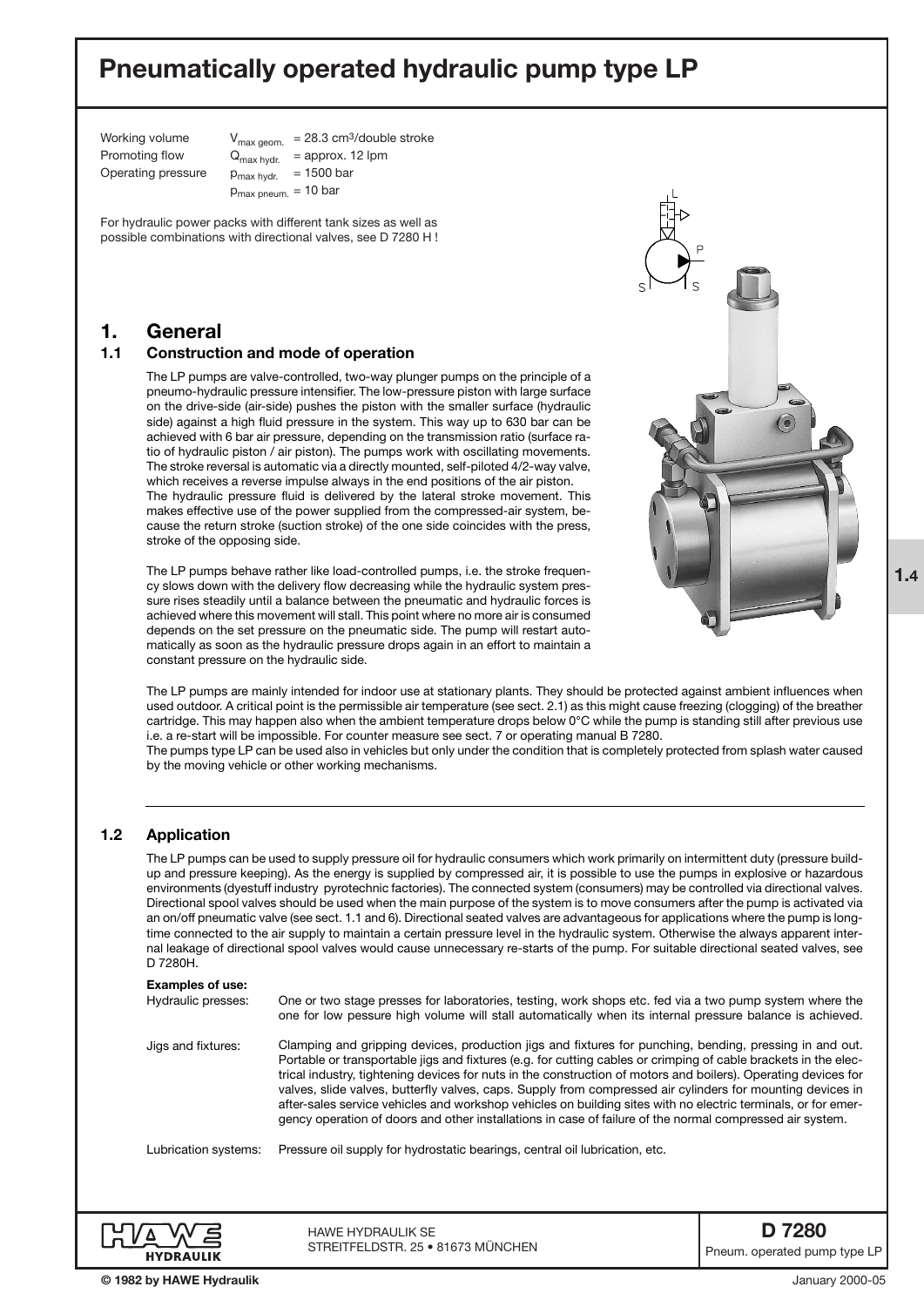## **2. Types available, main data**

### **2.1 Basic model pump**

To be set up outside an oil tank. If to be installed in own tank, order complete with suction components as given in sect. 2.2

|                                |                   | Coding<br>example:                 | LP 125 -16                                                                     |                                                          |            |                                               | Additional coding for individual pressure outlets P1/ P2<br>and perm. pressure rating. For curves, see sect. 3.                                                                                                                                   |                                            |                                                                                                                                                                                                                                    |
|--------------------------------|-------------------|------------------------------------|--------------------------------------------------------------------------------|----------------------------------------------------------|------------|-----------------------------------------------|---------------------------------------------------------------------------------------------------------------------------------------------------------------------------------------------------------------------------------------------------|--------------------------------------------|------------------------------------------------------------------------------------------------------------------------------------------------------------------------------------------------------------------------------------|
|                                |                   |                                    |                                                                                |                                                          |            | Standard<br>(without<br>coding)               | P                                                                                                                                                                                                                                                 | Е                                          | Ш<br>P2<br>P <sub>1</sub>                                                                                                                                                                                                          |
| S<br>Basic type coding         |                   | Area ratio                         | Geom. displacement                                                             |                                                          | Mass       | Joined to<br>one outlet<br>port P             | 通<br>Ш                                                                                                                                                                                                                                            | Individually,<br>for customer<br>furnished | ΙH                                                                                                                                                                                                                                 |
| Pneum. side                    | Hydraulic<br>side |                                    | per double stroke                                                              |                                                          | (weight)   |                                               | ш<br>S<br>S                                                                                                                                                                                                                                       | piping 3)                                  | ш<br>S<br>S                                                                                                                                                                                                                        |
| Size and<br>piston- Ø<br>(mm)  | Piston-Ø<br>(mm)  |                                    | Hydraulic<br>side<br>$V_{\text{hydr.}}$ (cm <sup>3</sup> )                     | Pneum, side<br>V <sub>pneum.</sub><br>(cm <sup>3</sup> ) | appr. (kg) | Standstill                                    | Corresp. pneum.<br>pressure (bar) pressure (bar)                                                                                                                                                                                                  | Standstill<br>pressure (bar)               | Corresp. pneum.<br>pressure (bar)                                                                                                                                                                                                  |
|                                | 8                 | 1:100                              | 1.5                                                                            |                                                          |            | 700                                           | 7.1                                                                                                                                                                                                                                               | $700$ <sup>1</sup> )                       | 7.1                                                                                                                                                                                                                                |
|                                | 10                | 1:64                               | 2.3                                                                            |                                                          |            | 630                                           |                                                                                                                                                                                                                                                   | 630                                        |                                                                                                                                                                                                                                    |
| LP 80 -                        | 12                | 1:44                               | 3.4                                                                            | $151-V_{Hy}$                                             | 5          | 430                                           | $10^{2}$                                                                                                                                                                                                                                          | 430                                        | $10^{2}$                                                                                                                                                                                                                           |
|                                | 16                | 1:25                               | 6                                                                              |                                                          |            | 240                                           |                                                                                                                                                                                                                                                   | 240                                        |                                                                                                                                                                                                                                    |
|                                | 8                 | 1:244                              | $\overline{c}$                                                                 |                                                          |            |                                               | 2.9                                                                                                                                                                                                                                               |                                            | 6.2                                                                                                                                                                                                                                |
|                                | 10                | 1:156                              | 3.1                                                                            |                                                          |            | $700$ <sup>1</sup> )                          | 4.5                                                                                                                                                                                                                                               | $1500$ <sup>1</sup> )                      | 9.7                                                                                                                                                                                                                                |
|                                | 12                | 1:108                              | 4.5                                                                            |                                                          |            |                                               | 6.5                                                                                                                                                                                                                                               | $700-1$                                    | 6.5                                                                                                                                                                                                                                |
|                                | 16                | 1:61                               | 8                                                                              |                                                          |            | 600                                           |                                                                                                                                                                                                                                                   | 600                                        |                                                                                                                                                                                                                                    |
| LP 125 -                       | 18                | 1:48                               | 10.2                                                                           | $491-V_{Hy}$                                             | 8.5        | 470                                           | $10^{2}$                                                                                                                                                                                                                                          | 470                                        | $10^{2}$                                                                                                                                                                                                                           |
|                                | 20                | 1:39                               | 12.6                                                                           |                                                          |            | 380                                           |                                                                                                                                                                                                                                                   | 380                                        |                                                                                                                                                                                                                                    |
|                                | 25                | 1:25                               | 19.6                                                                           |                                                          |            | 240                                           |                                                                                                                                                                                                                                                   | 240                                        |                                                                                                                                                                                                                                    |
|                                | 30                | 1:17                               | 28.3                                                                           |                                                          |            | 160                                           |                                                                                                                                                                                                                                                   | 160                                        |                                                                                                                                                                                                                                    |
|                                | 8                 | 1:400                              | 2                                                                              |                                                          |            |                                               | 1.8                                                                                                                                                                                                                                               | $1500$ <sup>1</sup> )                      | 3.8                                                                                                                                                                                                                                |
|                                | 10                | 1:250                              | 3.1                                                                            |                                                          | 11.5       | $700$ <sup>1</sup> )                          | 2.8                                                                                                                                                                                                                                               |                                            | 5.9                                                                                                                                                                                                                                |
|                                | 12                | 1:178                              | 4.5                                                                            | $804-V_{Hy}$                                             |            |                                               | $\overline{4}$                                                                                                                                                                                                                                    |                                            | 4                                                                                                                                                                                                                                  |
| LP 160 -                       | 16                | 1:100                              | 8                                                                              |                                                          |            |                                               | 7.1                                                                                                                                                                                                                                               | $700$ <sup>1</sup> )                       | 7.1                                                                                                                                                                                                                                |
|                                | 18                | 1:79                               | 10.2                                                                           |                                                          |            |                                               | 9.2                                                                                                                                                                                                                                               |                                            | 9.2                                                                                                                                                                                                                                |
|                                | 20                | 1:64                               | 12.6                                                                           |                                                          |            | 620                                           |                                                                                                                                                                                                                                                   | 620                                        | $10^{2}$                                                                                                                                                                                                                           |
|                                | 25                | 1:41                               | 19.6                                                                           |                                                          |            | 390                                           | $10^{2}$                                                                                                                                                                                                                                          | 390                                        |                                                                                                                                                                                                                                    |
|                                | 30                | 1:28                               | 28.3                                                                           |                                                          |            | 265                                           |                                                                                                                                                                                                                                                   | 265                                        |                                                                                                                                                                                                                                    |
| Port coding<br>Pressure medium |                   | Driving component                  | $P =$ Pressure oil outlet, $S =$ Suction oil connection, $L =$ Pneumatic inlet |                                                          |            |                                               | Compressed air prepared with usual commercial maintenance devices;                                                                                                                                                                                |                                            |                                                                                                                                                                                                                                    |
| and pressure                   |                   | (pneum. side)                      |                                                                                |                                                          |            | Operating pressure $p_{pneum.} = 1.5  10$ bar |                                                                                                                                                                                                                                                   |                                            |                                                                                                                                                                                                                                    |
|                                |                   | Pump component<br>(hydraulic side) |                                                                                |                                                          |            |                                               | Hydraulic oil 1068 mm <sup>2</sup> /sec (ISO VG 10 to VG 68 as per DIN 51 519)<br>Viscosity range appr. 4 1500 mm <sup>2</sup> /sec, opt. operat. approx. 10500 mm <sup>2</sup> /sec<br>For perm. hydraulic pressure phydr. see above and sect. 3 |                                            |                                                                                                                                                                                                                                    |
| Maintenance unit               |                   |                                    | air and safe functioning of the pumps (see sect. 6)                            |                                                          |            |                                               |                                                                                                                                                                                                                                                   |                                            | Commercially available maintenance devices, consisting of air filter (filter cartridge approx. 5 µm) with water<br>separator, pressure reducing valve, oiler and pressure gauge are required for perfect preparation of compressed |
|                                |                   | Guide to size of                   |                                                                                | Type                                                     |            | LP 80                                         | LP 125                                                                                                                                                                                                                                            | LP 160                                     |                                                                                                                                                                                                                                    |
|                                |                   | maintenance unit                   |                                                                                | Normal-rated flow $\geq$ lpm                             |            | 800                                           | 1600                                                                                                                                                                                                                                              | 2500                                       |                                                                                                                                                                                                                                    |
| Temperatures                   |                   |                                    |                                                                                |                                                          |            |                                               | Compressed air and ambient: $+540^{\circ}$ C; Hydraulic oil : 0  80 $^{\circ}$ C (see also sect. 7)                                                                                                                                               |                                            |                                                                                                                                                                                                                                    |
| Installed position             |                   | see sect. 5                        |                                                                                |                                                          |            |                                               |                                                                                                                                                                                                                                                   |                                            |                                                                                                                                                                                                                                    |
| Air consumption                |                   | see sect. 3                        |                                                                                |                                                          |            |                                               |                                                                                                                                                                                                                                                   |                                            |                                                                                                                                                                                                                                    |
|                                |                   |                                    |                                                                                |                                                          |            |                                               |                                                                                                                                                                                                                                                   |                                            |                                                                                                                                                                                                                                    |

- 1) Permissible pressure at port P resp. P1 and P2. The corresponding pneumatic pressure has to be limited on the specified figures (dep. on the ratio). This can be done either by means of blocking the air supply e.g. by an electrical signal triggered from a pressure switch etc. or safe guarding via a pressure limiting valve (see also hydraulic power packs type LP acc. to D 7280 H).
- 2) Maximum permissible operating pneumatic pressure
- 3) Observe the pressure rating of pipes and fittings for customer furnished piping ! Special high pressure fittings are required for the versions up to 1500 bar !
- 4) For accesory, see sect. 2.2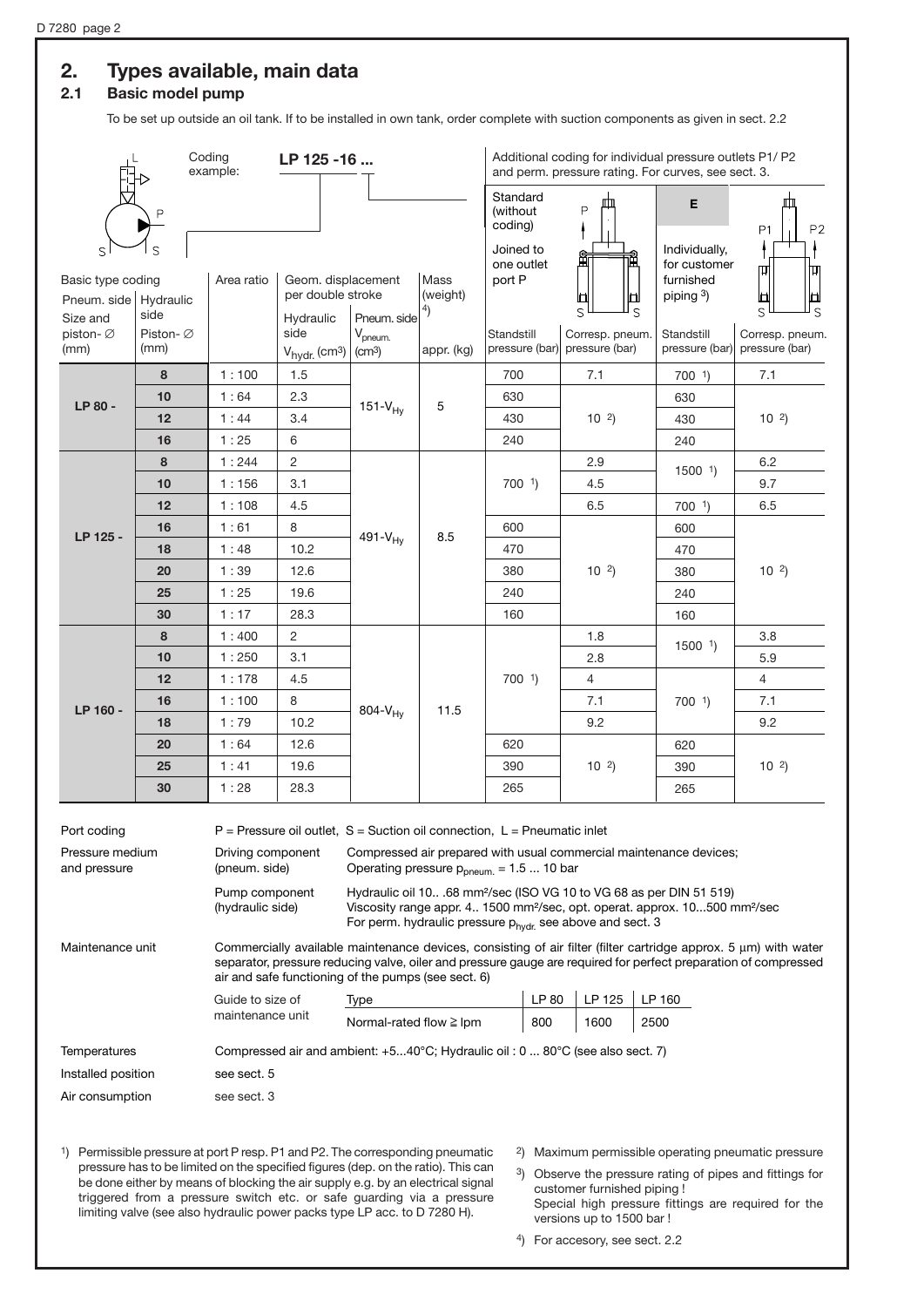#### **2.2 Pump with suction components**

(to be installed in customer furnished oil tanks)



| Suitable<br>for type | Suction<br>compo-<br>nent<br>coding | Suitable for<br>appr. inside<br>height of<br>tank h<br>(mm) | Mass<br>(weight)<br>approx.<br>(kg) | Diagramm<br>see also<br>sect. 4.1 to 4.3;<br>for installation by<br>customer see 5.3 |  |  |
|----------------------|-------------------------------------|-------------------------------------------------------------|-------------------------------------|--------------------------------------------------------------------------------------|--|--|
| LP 80                | <b>S70</b>                          | 180                                                         | 0.20                                | ם                                                                                    |  |  |
|                      | <b>S72</b>                          | 250                                                         | 0.30                                | approx. 20<br>to 30 mm                                                               |  |  |
|                      | S 73                                | 350                                                         | 0.40                                |                                                                                      |  |  |
|                      | <b>S</b> 80                         | 220                                                         | 0.25                                | ⊻                                                                                    |  |  |
| LP 125               | S 81                                | 240                                                         | 0.30                                | ËΗ                                                                                   |  |  |
|                      | S 82                                | 320                                                         | 0.50                                |                                                                                      |  |  |
|                      | S 83                                | 410                                                         | 0.70                                | 국<br>₿                                                                               |  |  |
|                      | $S$ 90 $^{2}$ )                     | 260                                                         | 0.30                                | Tank<br>floor                                                                        |  |  |
| LP 160               | S 91                                | 320                                                         | 0.45                                |                                                                                      |  |  |
|                      | S 92                                | 410                                                         | 0.60                                |                                                                                      |  |  |

For suction components assembled by the customer, double nipples conf. DIN 2982 or pipes conf. DIN 2440 or DIN 2448 where a pipe thread conf. DIN 2999 can be cut, are appropriate for use. The components must be carefully sealed, see also sect. 5.3.

Precision pipes conf. DIN 2391 can be used together with pipe fittings, e.g. conf. DIN 2353/ISO 8434-1, respectively stud fittings shape B conf. DIN 3852 sheet 2.

Plastic piping can also be used for long suction distances, if this is advantageous for routing.

| Pump type as                     |         |                             | Suction pipes supplied by customer |                           |                              |                                   |
|----------------------------------|---------|-----------------------------|------------------------------------|---------------------------|------------------------------|-----------------------------------|
| in sect. 2.1                     |         | For pipe fittings           | Directly                           |                           |                              |                                   |
|                                  |         | neces-                      | suit-                              | Screw joint               |                              | screwed<br>in $\frac{1}{2}$       |
|                                  |         | sary<br>$d_{i \text{ min}}$ | able<br>$d_{a}$ x s                | <b>DIN 2353</b><br>series |                              |                                   |
| LP 80-                           | 16      | 10                          | 12x1                               | $L$ and $S$               |                              | DIN 2440-<br><b>DN 10</b>         |
|                                  | 12<br>8 | 108                         | 12x1                               |                           |                              | or<br>17.2x1.8<br><b>DIN 2448</b> |
|                                  | 30      | 13                          | 15x1                               |                           | greatest                     | DIN 2440-                         |
| LP 125- 25 and<br>and<br>LP 160- | 20      | 1211                        | 15x1                               | and<br>S                  | accross<br>flats<br>$a/f$ 27 | <b>DN 15</b><br>or<br>21.3x2      |
|                                  | 18<br>8 | 10                          | 16x1.5                             |                           |                              | <b>DIN 2448</b>                   |

1) Pipe ends with pipe thread DIN 2999

2) only type LP 160-25 and LP 160-30

#### **2.3 Optional leakage drain with type LP 125 and LP 160**

A drain line is necessary, when the pump is installed outside the tank and any leakage (drops only) are not permissible or unwanted, e.g. due to clean room conditions etc.



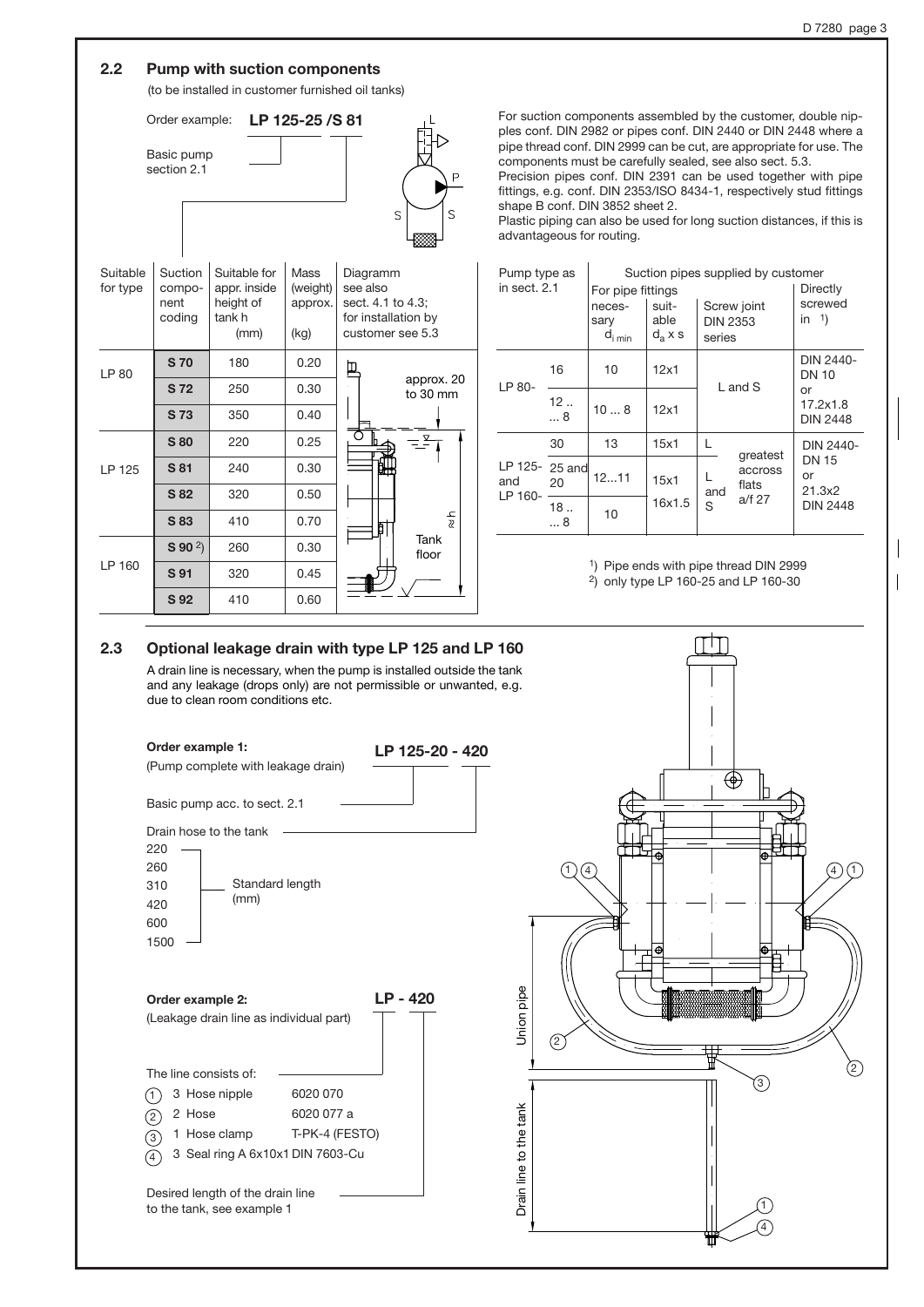## **3. Characteristic curve**

Guideline figures for the pump delivery and pressure in dependance on the pneumatic pressure. The guidelline figures for the air consumption is based on standard conditions.

#### **3.1 Size LP 80**



Oil viscosity during measurement approx. 50 mm²/sec

**Example:** A pump type LP 80-12 delivers a flow of approx. 0.75 lpm at a pneum. pressure of 5 bar and a hydr. pressure of 160 bar. Air consumption will be approx. 155 lpm. The standstill air pressure is approx. 3.8 bar (pneumatic pressure, where the pump starts up against a hydraulic pressure of 160 bar).

1) The max. permissible pressure for the standard version is caused by the common pressure outlet port P. This also applies to hydraulic power packs acc. to D 7280 H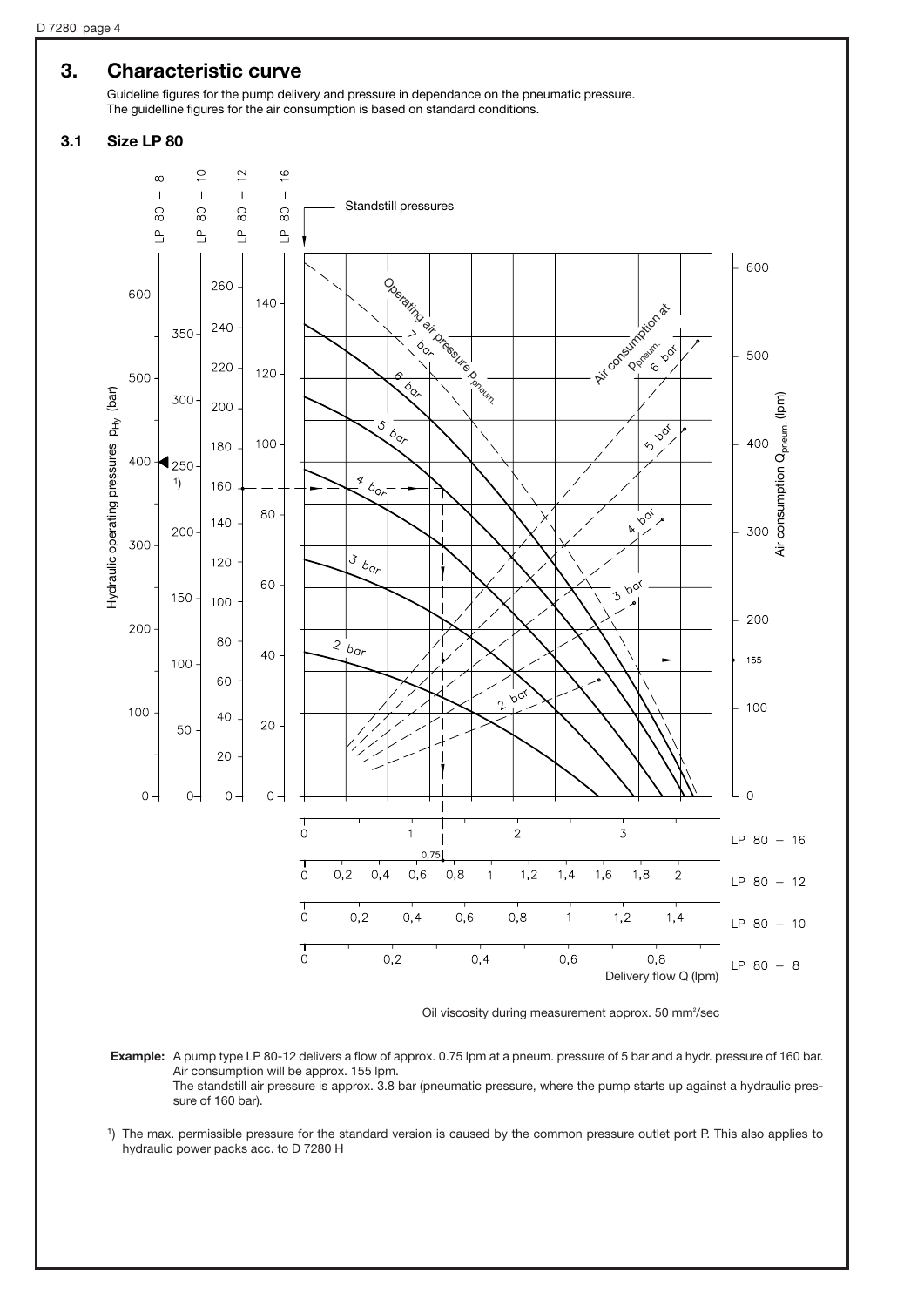

Oil viscosity during measurement approx. 50 mm²/sec

**Example:** A pump type LP 125-12 delivers a flow of approx. 1 lpm at a pneum. pressure of 6.1 bar and a hydr. pressure of 400 bar. Air consumption will be approx. 620 lpm. The standstill air pressure is approx. 3.8 bar (pneumatic pressure, where the pump starts up against a hydraulic pressure of 400 bar).

1) The max. permissible pressure for the standard version is caused by the common pressure outlet port P. This also applies to hydraulic power packs acc. to D 7280 H

2) For the max. permissible pressure for version ..-8E see sect. 2.1.

D 7280 page 5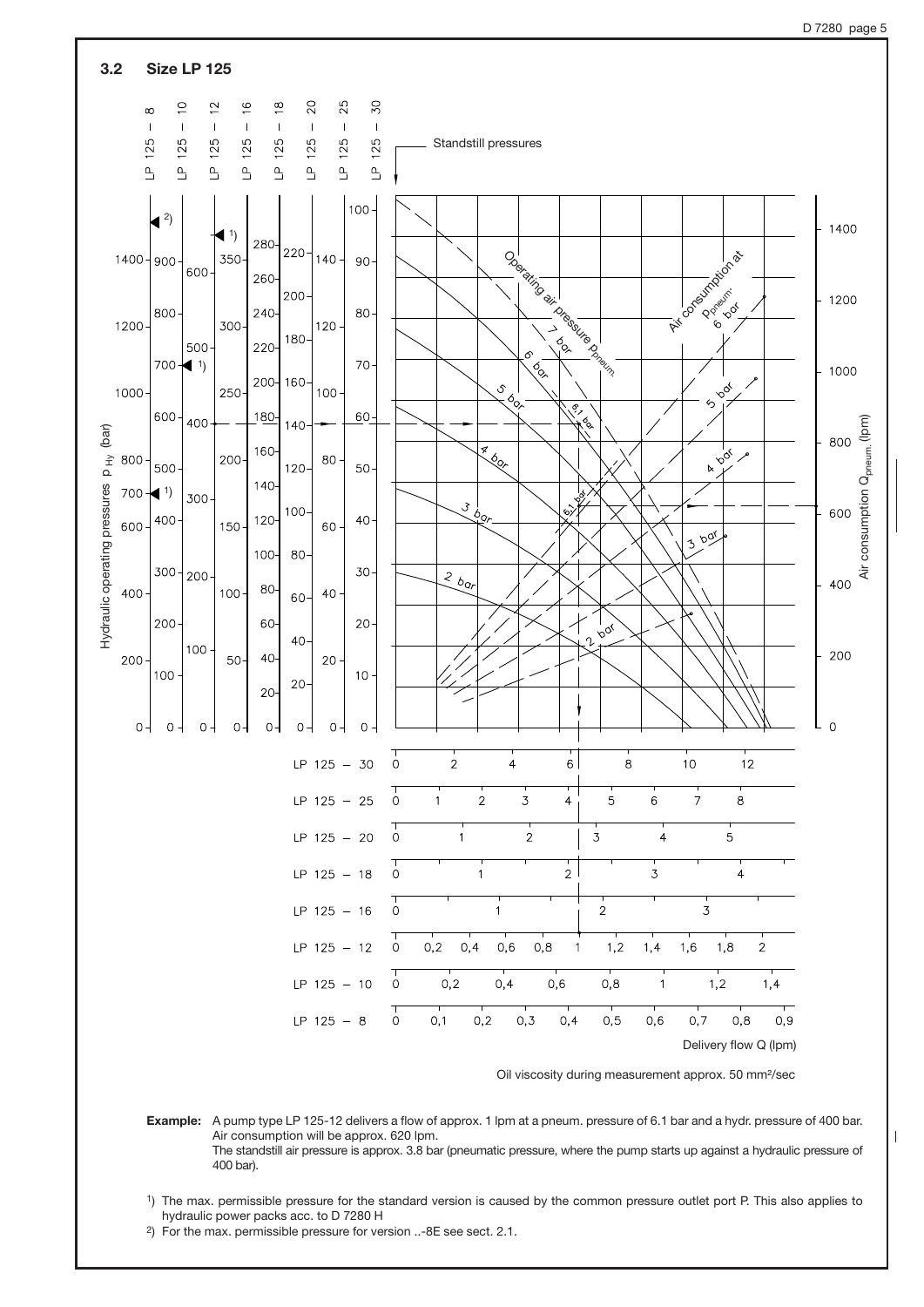

Oil viscosity during measurement approx. 50 mm²/sec

**Example:** A pump type LP 160-18 delivers a flow of approx. 0.9 lpm at a pneum. pressure of 6 bar and a hydr. pressure of 400 bar. Air consumption will be approx. 500 lpm. The standstill air pressure is approx. 5.3 bar (pneumatic pressure, where the pump starts up against a hydraulic pressure of 400 bar).

1) The max. permissible pressure for the standard version is caused by the common pressure outlet port P. This also applies to hydraulic power packs acc. to D 7280 H

2) For the max. permissible pressure for version ..-8E and ...-10E see sect. 2.1.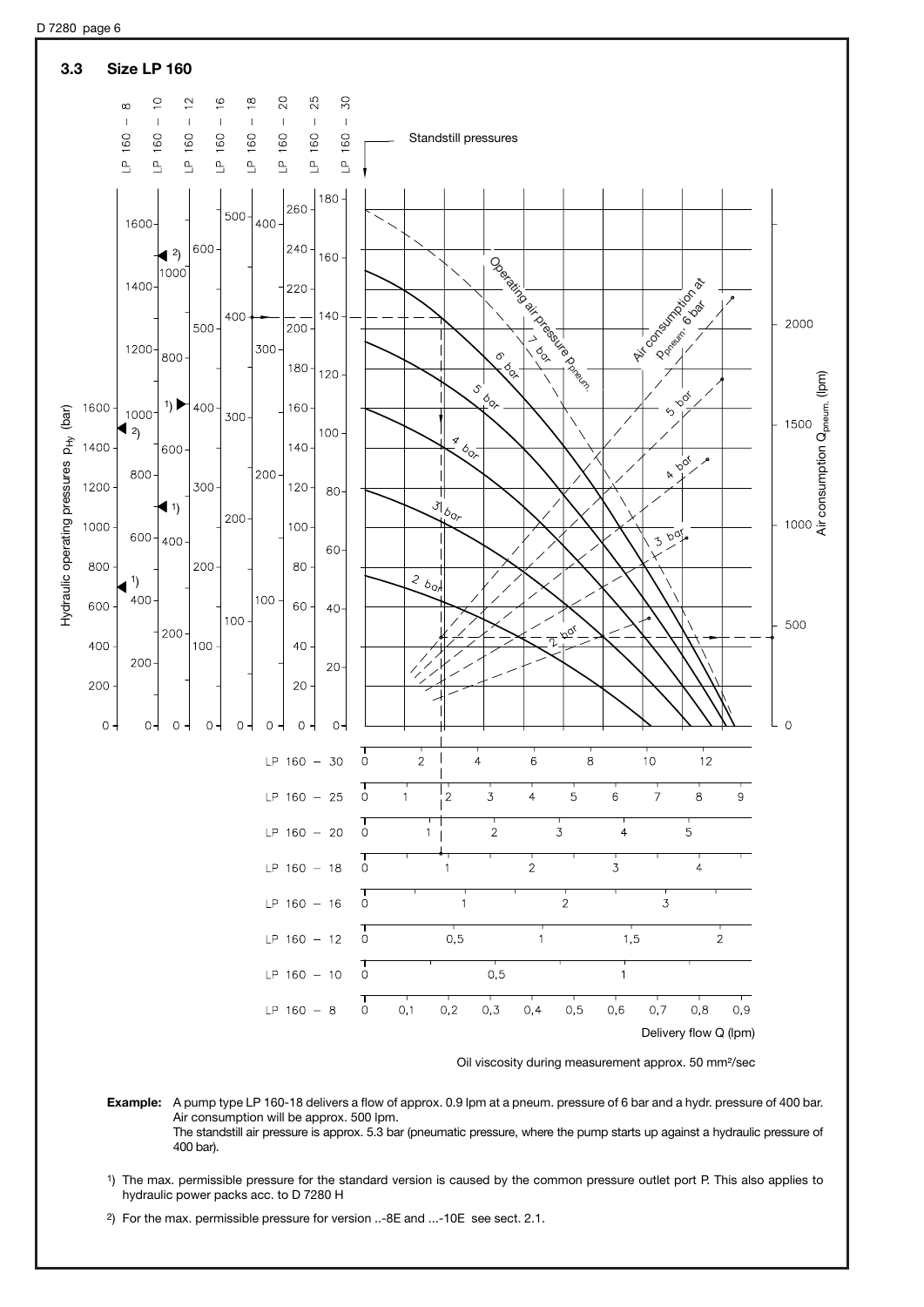## **4. Dimensions for units**

All Dimensions are in mm, subject to change without notice !

#### **4.1 Basic pump LP 80**

#### **Pump body**



#### **Suction components for LP 80**

If the complete hydraulic power unit (D 7280H) is not required, but simply the pump to be mounted in customerfurnished tanks, then it should be ordered ready for installation with suction components (order example in sect. 2.2)

| Coding | Double<br>nipple<br><b>DIN 2982</b><br>(BSPT) | Installation<br>depth H<br>approx.<br>(mm) | to be used<br>in tank |
|--------|-----------------------------------------------|--------------------------------------------|-----------------------|
| S 70   | $3/8" \times 40$                              | 55                                         |                       |
| S 72   | $3/8" \times 80$                              | 95                                         | B 4                   |
| S 73   | $3/8" \times 180$                             | 205                                        |                       |

For the suction components, it is also possible to use precision pipes and usual commercial pipe screw joints; see remarks in sect. 2.2

For customer-furnished suction pipes, the thread should be cut to DIN 2999, so that the useful thread length  $I_1$ (DIN 2999) is not exceeded.

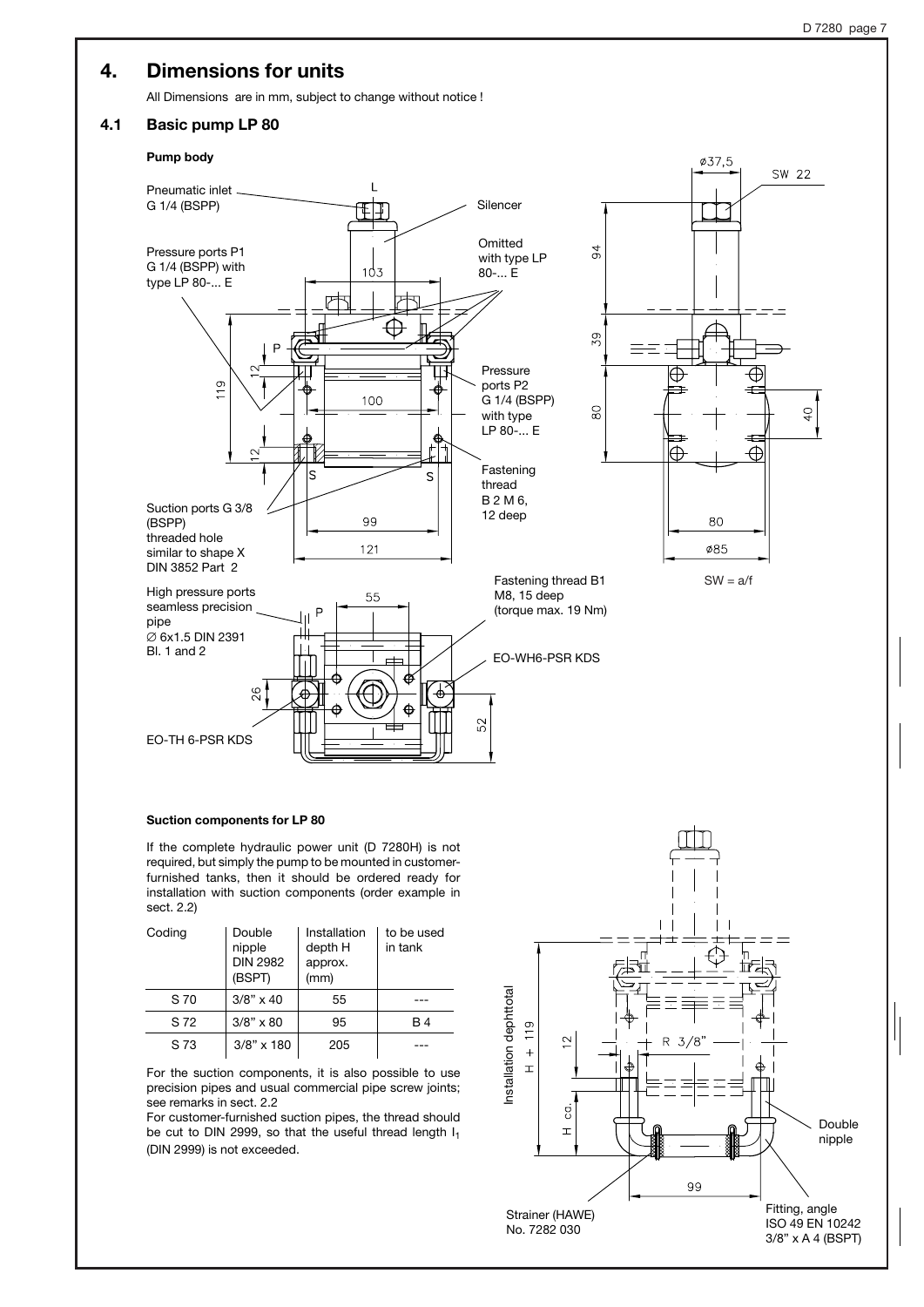



| LP 125-30                          | G 3/8                 | 90             | 159                     | 14.5          | 14.5          |                                                       |
|------------------------------------|-----------------------|----------------|-------------------------|---------------|---------------|-------------------------------------------------------|
| LP 125-25                          | G 3/8                 | 85             | 156.5                   | 13.5          | 13.5          | 10x1.5                                                |
| LP 125-20<br>LP 125-18             | G 3/8<br>G 3/8        | 80<br>80       | 154<br>154              | 11.5<br>11    | 11.5<br>11    |                                                       |
| LP 125-16                          | G 1/4                 | 80             | 154                     | 10            | 9             | 8x1.5                                                 |
| LP 125-12<br>LP 125-10<br>LP 125-8 | G1/4<br>G1/4<br>G 1/4 | 75<br>75<br>75 | 151.5<br>151.5<br>151.5 | 9<br>8.5<br>9 | 7.5<br>5<br>0 | 8x2 (min.)                                            |
| Pipe screw joint                   |                       |                | RV <sub>1</sub>         |               |               | RV <sub>2</sub>                                       |
|                                    |                       |                |                         |               |               | LP 125-30(25, 20, 18)   EO-EVT 10-PSR   EO-EVW 10-PSR |
|                                    |                       |                |                         |               |               |                                                       |

LP 125-16(12, 10, 8) EO-EVT 8-PSR EO-GE 8-PSR

#### **Suction components LP 125**

If the complete hydraulic power unit is not required, but simply the pump to be mounted in customer-furnished tanks, then it should be ordered ready for installation with suction components (coding example in sect. 2.2).

| Coding | Double<br>nipple<br><b>DIN 2982</b><br>(BSPT) | Installation<br>depth H <sub>1</sub><br>approx. (mm) | to be used<br>in tank |
|--------|-----------------------------------------------|------------------------------------------------------|-----------------------|
| S 80   | $1/2$ " x 45                                  | 57                                                   |                       |
| S 81   | $1/2$ " x 55                                  | 72                                                   | <b>B</b> 4            |
| S 82   | $1/2" \times 145$                             | 162                                                  | B 10                  |
| S 83   | $1/2$ " x 230                                 | 242                                                  | B 25                  |

For the suction components, it is also possible to use precision pipes and usual commercial pipe screw joints; see remarks in sect. 2.2.

For customer-furnished suction pipes, the thread should be cut to DIN 2999, so that the useful thread length I<sub>1</sub> (DIN 2999) is not exceeded.

1) Seamless precision pipe DIN 2391 page 1 and 2

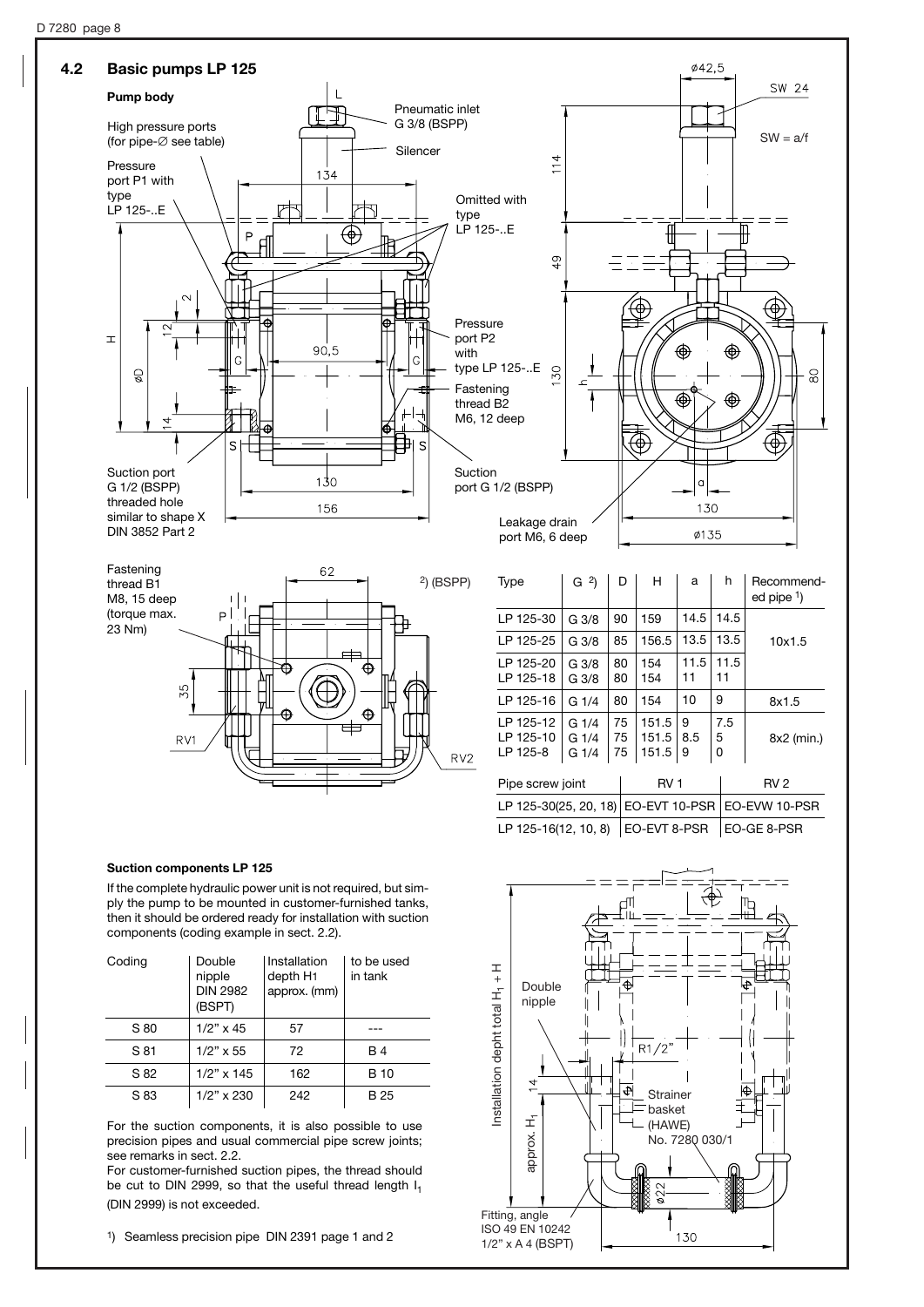

Fitting, angle ISO 49 EN 10242 1/2" x A 4 (BSPT)

130

1) Seamless precision pipe DIN 2391 page 1 and 2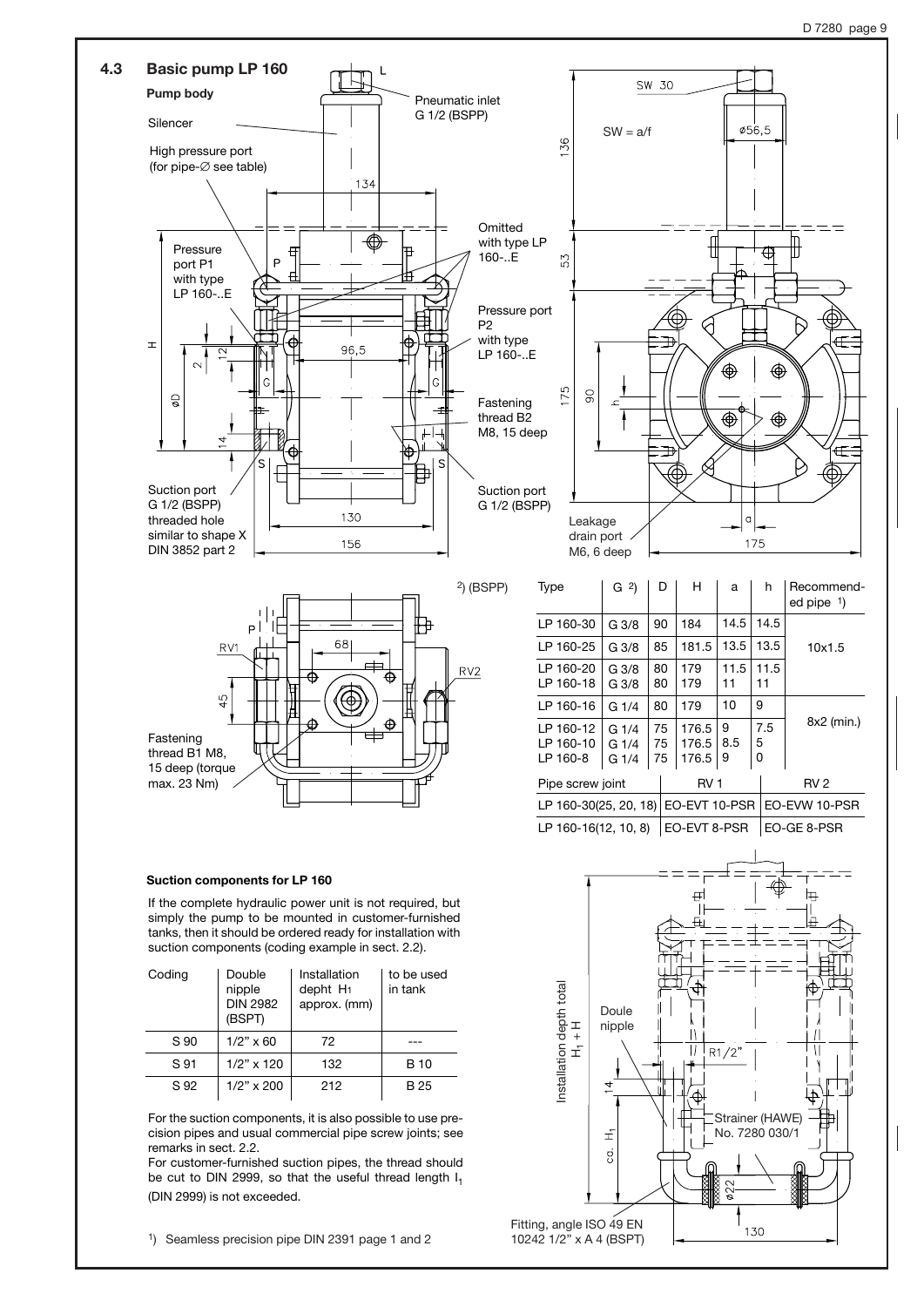## **5. Mounting instruction**

Installation position like illustrated in the dimensional drawings (i.e. suction ports down, pressure ports and muffler up) as this eases automatic bleeding of the hydraulic pump elements. A lateral or downward orientation is also possible, see sect. 5.2.2.

#### **5.1 Installation in customer-furnished oil tanks**



#### **5.2 Installation outside an oil tank**

It is best to install the pump in a position where the fluid level does not drop below the centerline of the pump. Foot valves preventing that the suction line runs empty during prolonged stand-still periods of the pump have to be provided when the pump is positioned above the fluid level. The end of the return pipe should be positioned below the lowest expected oil level. The joints of the suction pipes must be properly sealed (see also section 5.3).

#### **5.2.1 Usual arrangement, with pump in delivery state**

Two possible fastening methods (for fastening thread, see sections 4.1 to 4.3)

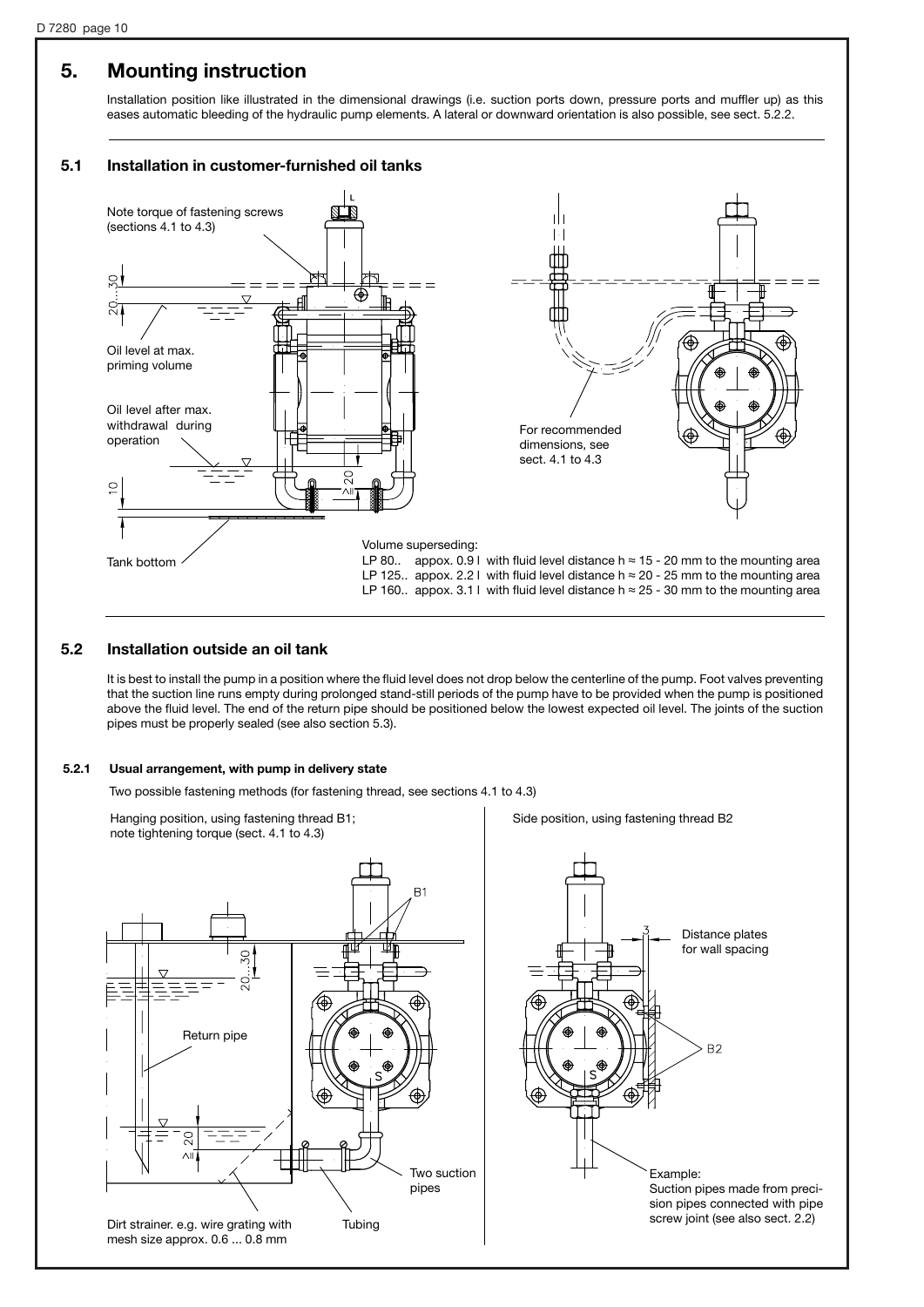#### **5.2.2 Horizontal or hanging position**

While taking into consideration the best position for the suction pipes, as given in sect. 5 "Installation position", or in special operating circumstances as in sect. 7, the pump cylinders can be installed off-set by  $90^\circ$  after loosening the screws  $(b)$  sect. 5.3. Restriction for LP 80: The pump can only be installed laterally like in illustration **a)** as a complete unit (state of delivery). It is not possible to rotate the hydraulic cylinders in relation to the pneumatic cylinder. The other installations like illustration **b)** or below are not possible due to design reasons.

Pump positions with suction connection lying horizontally **a)** Pump in original factory adjusted mounting condition

Pump position with suction connection entering vertically from bottom to top



#### **5.3 Subsequent assembly of the suction components from sections 4.1 to 4.3**

#### **Type LP 80 Type LP 125 and LP 160**



- When screwing together, place the end of the angle in the strainer basket opening, holding the tube clip open  $(3)$
- Apply liquid seal (Loctite 245) or sealing tape to the pipe ends. Leave the first two or three threads free, to prevent any sheared off sealing tape or liquid seal from getting into the suction valve. a
- LP 80: Screws without Loctite, torque 10 Nm

 $_2$ ) LP 125 and 160: The screws are secured with Loctite 241. They should be cleaned (kept free of oil and grease), and when mounting the threads should be given a new coat of Loctite over a length of about 12 mm. Torque 10 Nm.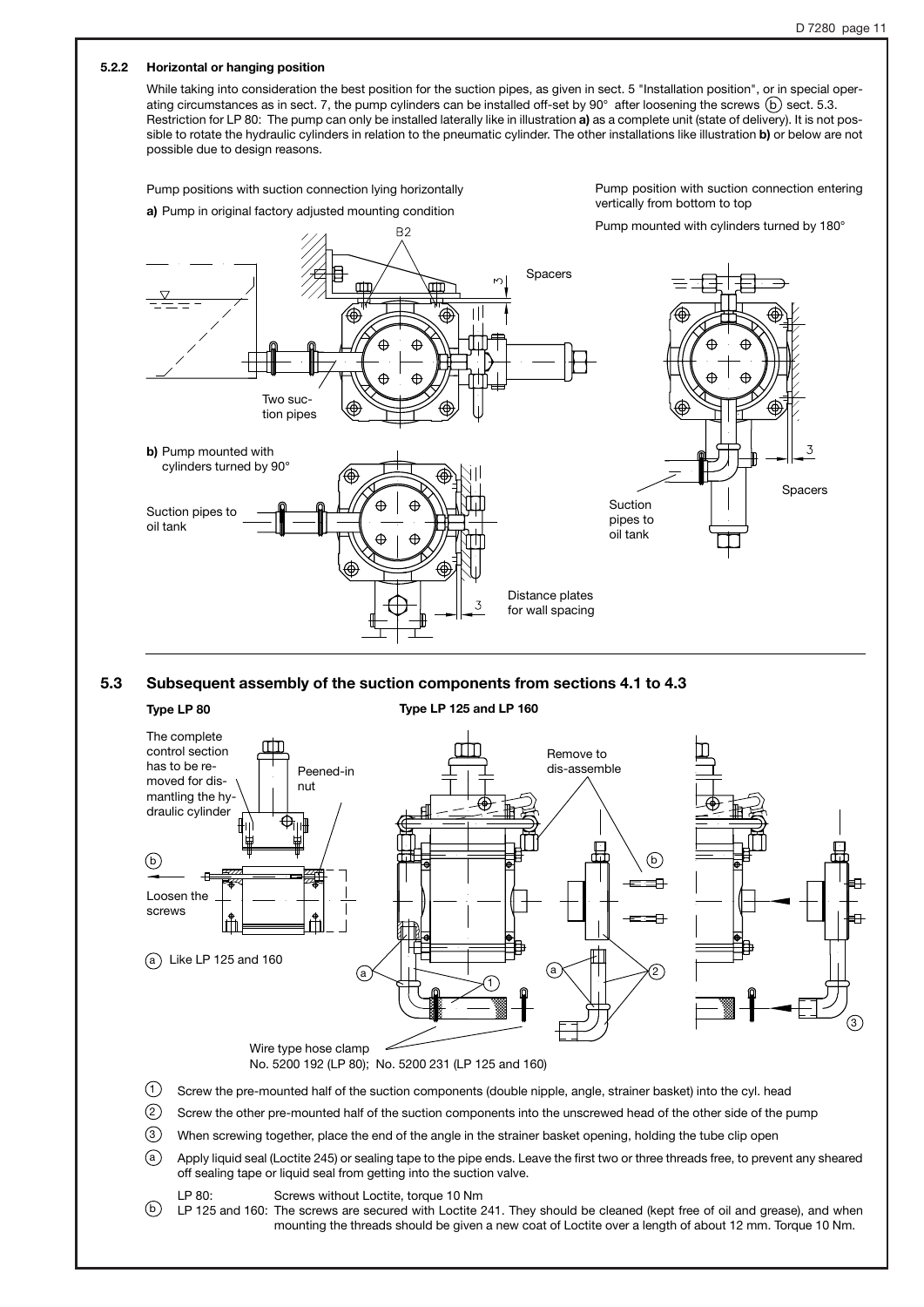## **6. Connection to the pneumatic system and initial operation**



- 1. Set the pressure reducing valve on the maintenance unit down to the lowest supply air pressure (approx. 1.5 bar). The air start valve should be on stop.
- 2. Loosen the pressure pipe at the consumer sufficiently so that trapped air can escape. Open the air start valve and wait for the oil to come.
- 3. Air start valve on stop. Tighten the pressure pipe, and after starting the pump again, pressurize the unloaded consumer several times and move it forward and backward. Then turn the pressure reducing valve up as in 1 to required supply air pressure (step by step if necessary), untill the desired end pressure, e.g. standstill pressure, is shown on the pressue gauge of the pressure pipe to the hydraulic consumer.

A maintenance unit in the compressed air supply line is mandatory, since it ensures flawless operation by filtering, moisture separation and oiling (= conditioning of compressed air). It has a pressure reducing valve to limit the air pressure, which is necessary on the hydraulic side to set the standstill pressure.

**Attention:** Observe the max. pressure rating in sect. 2.1 for pumps with standard piping (state of delivery)!

If the pump is connected to compressed air cylinders, care should be taken that the pressure reducing valve is connected in the prescribed way. The pumps type LP feature neither a pressure Iimiting nor a pressure reducing valve.



Any industrial standard hydraulic oil (ISO VG 10) or spindle oil (ISO VG 5 to 10) may be used in the pneumatic maintenance unit. The dynamic seals of piloting and main plunger of the reversal control valve should be lubed regularily when connected to oil-free pneumatics and a frequent all-day use is intended. Suited are longterm lubes e.g. Autol TOP 2000 from Co. Autol, Paradiesstraße 14, D-97080 Würzburg.

The maintenance intervalls depend on the indivdual operation conditions e.g. a 3-4 month interval for 3-shift permanent operation.

See also notes in sect. 7.



 $\bigcirc$  Remove cover plate including O-rings.

- $(2)$  Push out the main plunger (any side) the sleeve remains in the housing. Lube the visible sections of the O-rings. Reinstall the plunger in the housing (sleeve).
- $(3)$  Reinstall the cover plate including O-rings.
- $\Phi$  Remove the tapped plugs including the copper seal rings.
- $(5)$  Push the piloting plunger (any side) out of the housing. Lube the visible sections of the O-rings. Reinstall the plunger in the housing.
- $\circledS$  Reinstall the tapped plugs including the copper seal rings.

1) Industrial standard pneumatic reducers can be installed at port L, if the thread of port A at the pneumatic directional valve and port L at the air driven pump type LP are differing. The largest possible diameter for the air line should be used always.